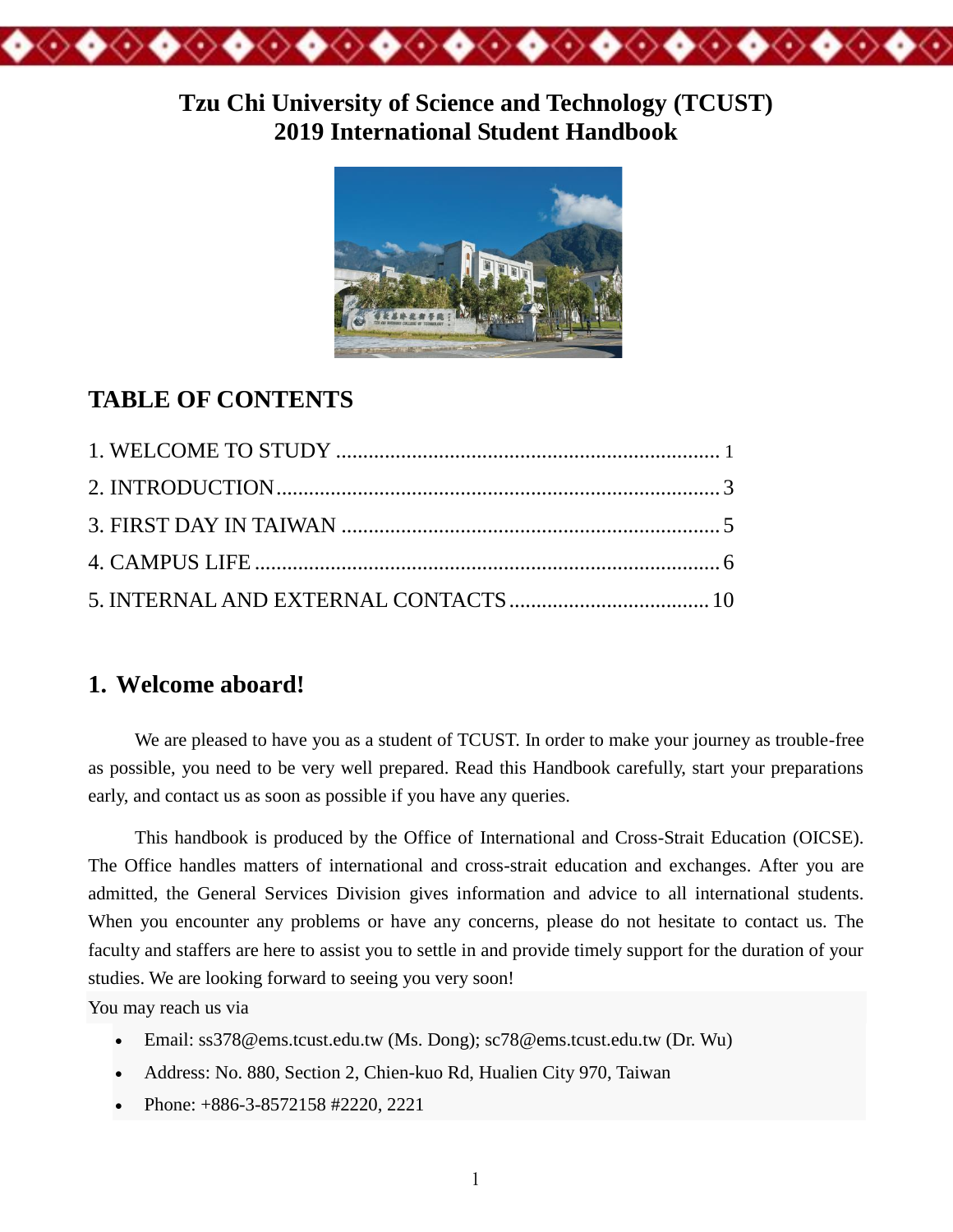- Office: Building A, 4F, A406-1
- OICSE Website: <http://ib.tcust.edu.tw/files/11-1034-3201.php>
- School Website: http://www.tcust.edu.tw/bin/home.php?Lang=en

Getting to know the students can improve your college experience and help you quickly overcome the challenge of adjusting to a new environment. You are most welcome to join the International Students' Union. The Union is a self-governing student organization that attends to the welfare of all international students aboard. Membership has been on the rise steadily these years with the recruits from Taiwan, Mainland China, South Korea, Hong Kong & Macau, Indonesia, Malaysia, Vietnam, Thailand, Nepal, etc. The student union embraces cultural differences, promotes individuality, and facilitates student bonding. To achieve these goals, it hosts a variety of socializing activities open to international students throughout the year, such as social gatherings, regular meetings, and the "International Month" in particular. The International Month is celebrated in a full month of events to recognize the university's global connection across campus. The series of cross-cultural activities such as Dance&Sing Performances and Food Festival for charities provide the opportunity to demonstrate the members' talents, to work together, and to introduce their respective cultures to local students, faculty, and staffers. The Union works closely with the Office of Humanities and also the OICSE to help incoming international students get oriented to life on campus, as well as other issues that may arise during their studies. You may join us on Facebook [at International Student of TCUST.](https://www.facebook.com/groups/1455052831382971/)

**◆◇◆◇◆◇◆◇◆◇◆◇◆◇◆◇◆◇◆◇◆◇◆** 

Before you read on, make sure you have emergency phone numbers in case of accidents and emergencies. The University emergency number is **03-8571463** on a 24/7 basis, operated by School Security Center. Further information is available on the school websites.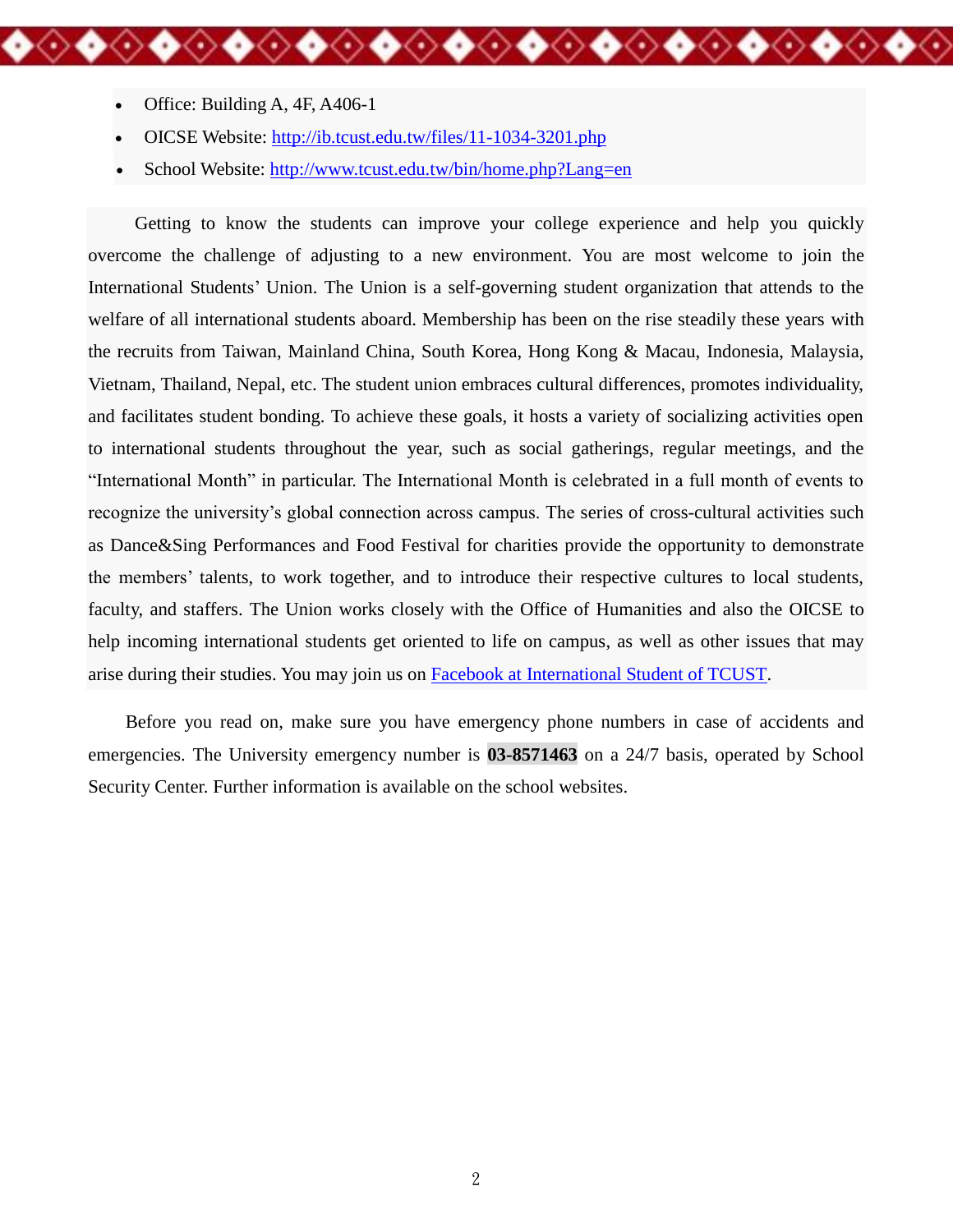## **2. Introduction**

The Tzu Chi University of Science and Technology (hereafter "the University") is located in Hualien County in the eastern region of Taiwan. Hualien is bordered by the Central Mountain Range to the west and the Pacific Ocean (the Philippine Sea) to the east, with its population largely residing in the Huatung Valley and on the coastal belt along the East Coast Mountain Range. It is famous for its natural attractions, including Taroko National Park. The University is located at the foot of the Central Mountain Range and neighbors the Shapodang River, encompassing an area of 186,000 square meters. The campus landscape is broadly majestic and peaceful, garnished with elegant architecture and cultural atmosphere. The University primarily comprises the Administration Building, Education Building, Faculty Research Building and the Library Building.

◆◇◆◇◆◇◆◇◆◇◆◇◆◇◆◇◆◇◆◇◆

The University was founded by Master Cheng Yen in 1989, with the aim of cultivating in professionals compassion towards society, respect for life, philanthropic qualities, and the values of "great love" of Tzu Chi. The fulltime programs comprise the Department of Nursing, which offers two-year and four-year nursing programs, Department of Medical Imaging and Radiological Sciences, Department of Health Administration, Department of Marketing and Distribution Management, and Department of Information Technology and Management. The Nursing Department also offers two-year and continuing education programs to employed individuals, as well as junior college courses.

The University has constantly promoted environmental protection strategies by enforcing waste reduction, classification and recycling, urging the use of eco-friendly tableware on-campus, and prohibiting the provision of paperware. The University advocates the "reduction of carbon footprint by going vegetarian" and only offers vegetarian meals in the cafeteria. It also hosts annual events for charity sales or recycling of second-hand books or bicycles.

The [Office](http://ga.tcust.edu.tw/files/11-1006-243-1.php) hours are from Mondays to Fridays, between 8:00–12:00 and 13:20–17:20. Here is the 1st floor plan of the Administration Building.

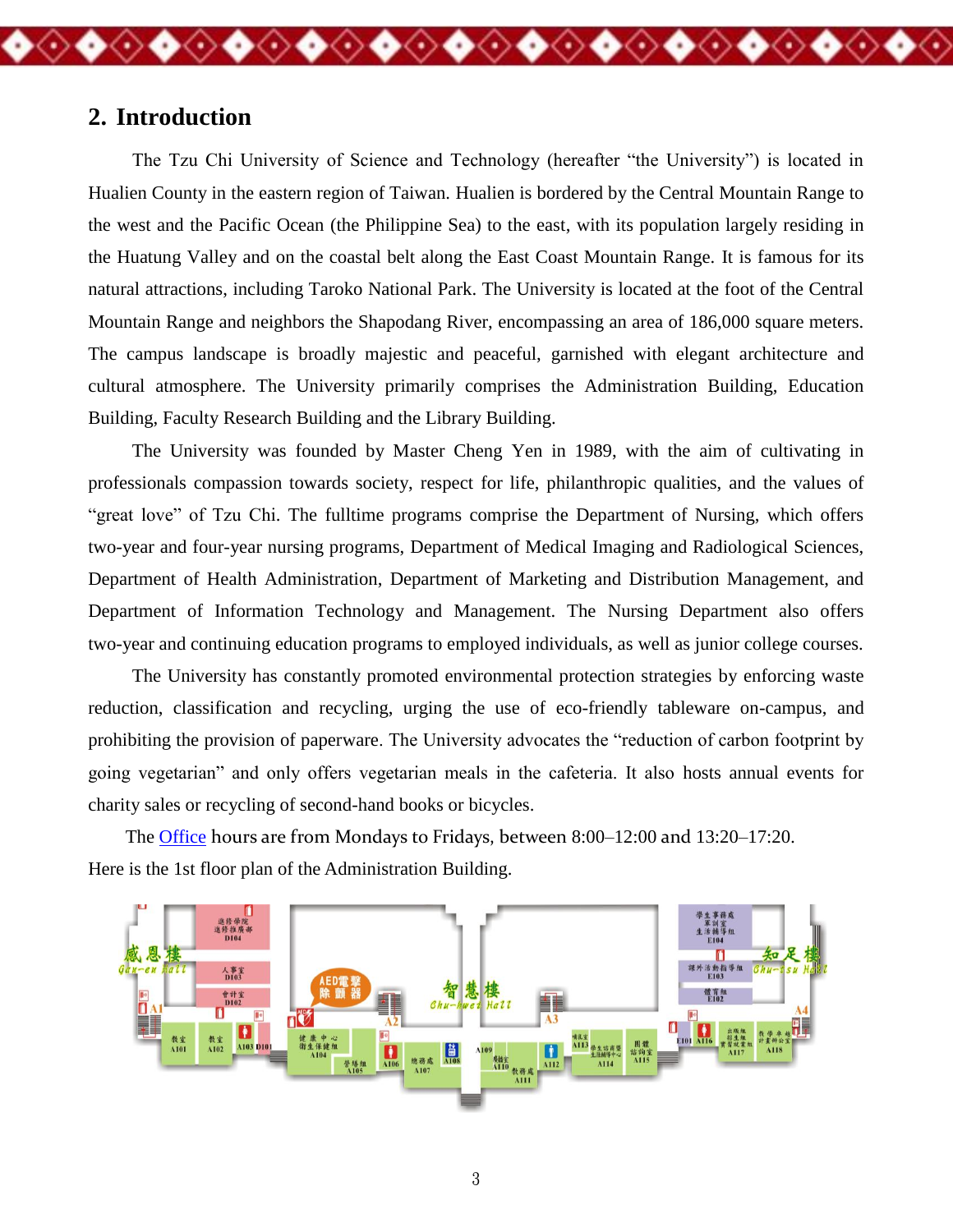#### **Administrative Services Chart**

◈◆



◈◆◈◆◈◆◈◆◈◆◈◆◈◆◈◆◈◆◈◆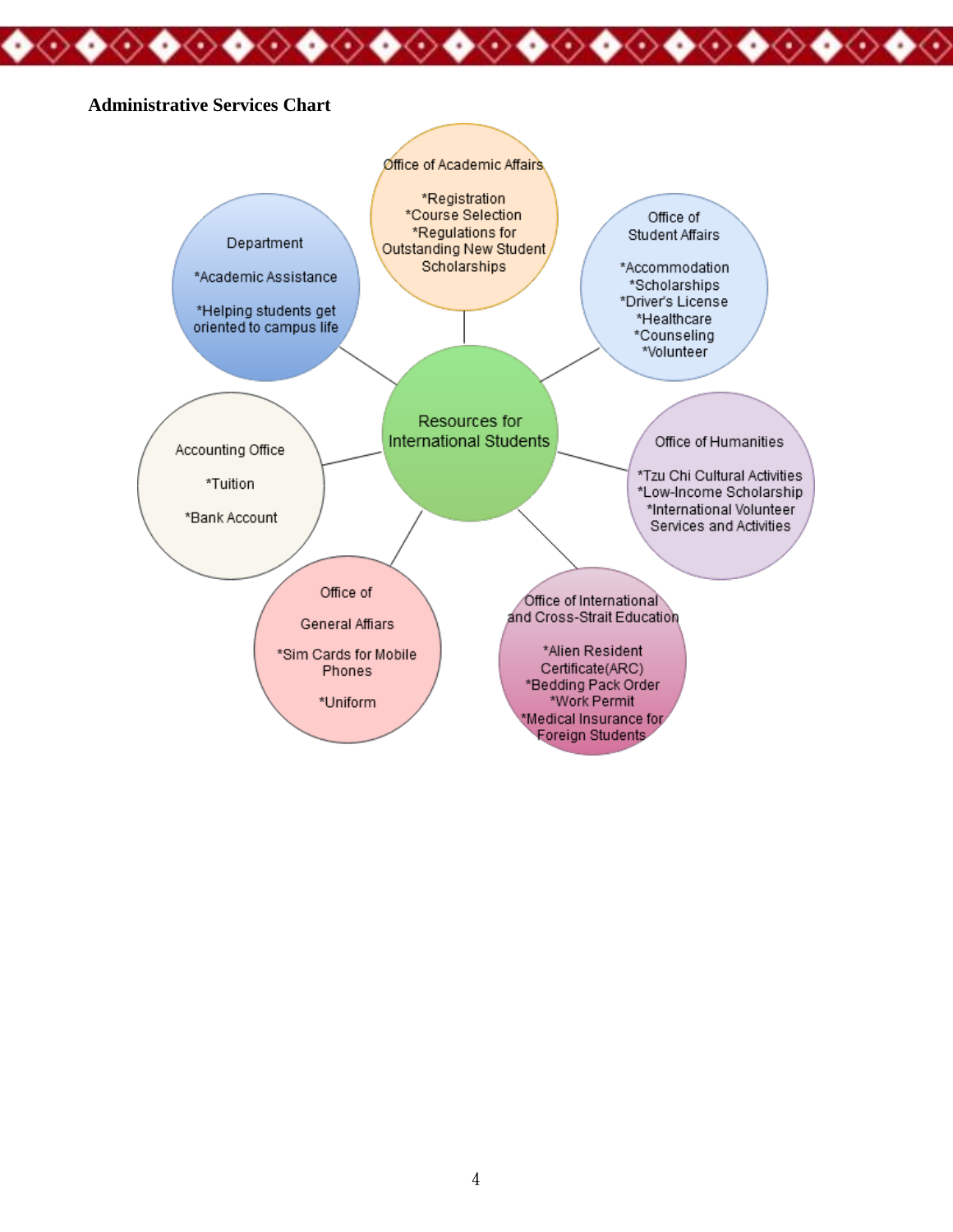### **3. First Day in Taiwan—After Arrival**

## **3.1 Traveling from Taoyuan International Airport to the University**

The OICSE will arrange a one-time pickup service for International students from Taoyuan International Airport direct to the University. For the designated date and hour of pickup, please refer to the Airport Pickup Information on page 2 of the Admission Handbook you received. If you wish to make use of the service, please plan your arrival date and time accordingly and notify the OICSE of your flight schedule. All travel fees are at your own expenses. You may follow the directions below.

◆◇◆◇◆◇◆◇◆◇◆◇◆◇◆◇◆◇◆◇◆◇◆

- 3.1.1 Travel by railway [\(Taoyuan International Airport](https://www.taoyuan-airport.com/english)→Hualien)
- A. First, take the airport MRT [Metro Taoyuan](https://www.tymetro.com.tw/tymetro-new/en/index.php) to Taipei Main Station.
- **Purchase the ticket at the [ticket booth.](https://www.tymetro.com.tw/tymetro-new/en/_pages/travel-guide/usage.html)** The travel time on the Express Train is roughly  $37$ minutes and on the Commuter Train around 50 minutes. A one-way ticket costs NT\$160.

Terminal 1: The MRT transfer area is located at B1, A12 platform.

Terminal 2: The MRT transfer area is located at B2, A13 platform.

- B. After arriving at Taipei Main Station, travel to Hualien Station by railway.
- **Train ticket purchase and collection: Tickets can be purchased beforehand on the Taiwan** [Railway Administration English Online](http://railway.hinet.net/Foreign/US/index.html) Payment System. Or you may purchase a ticket at vending machines or the ticket booth on the first floor of Taipei Main Station.
- Make your way to the platform area located on B1 of Taipei Main Station. Station personnel are available to direct you to your platform.
- C. After arriving in Hualien Station, travel to the University by taxi or [Hualien bus.](http://www.hualienbus.com.tw/bus/hualien_bus.php)
- The University is near the Hualien Rear Station. The taxi ride takes 10 to 20 minutes from the station, costing roughly NT\$150–200.
- Hualien Bus No. 202 is available outside Hualien Station. The bus runs to Shui-Yuan, passing by the University gates. The fare is NT\$23. The bus departs from Hualien Station at 06:30 (except weekends), 09:00, and 17:50. For timetables and announcements, please refer to the [Hualien Bus Website.](http://www.hualienbus.com.tw/bus/hualien_bus.php)
- 3.1.2 Traveling to Hualien by air
	- A. First, travel to Taipei Songshan Airport by bus.
	- B. Take a domestic flight from Taipei Songshan Airport to Hualien Airport.
	- C. Take a taxi to the University.

D. For ticket purchase and travel information, please refer to the websites of Taipei [Songshan](https://www.tsa.gov.tw/tsa/en/home.aspx) [Airport](https://www.tsa.gov.tw/tsa/en/home.aspx) and [Hualien Airport.](https://www.hulairport.gov.tw/e_content/about/about01.aspx)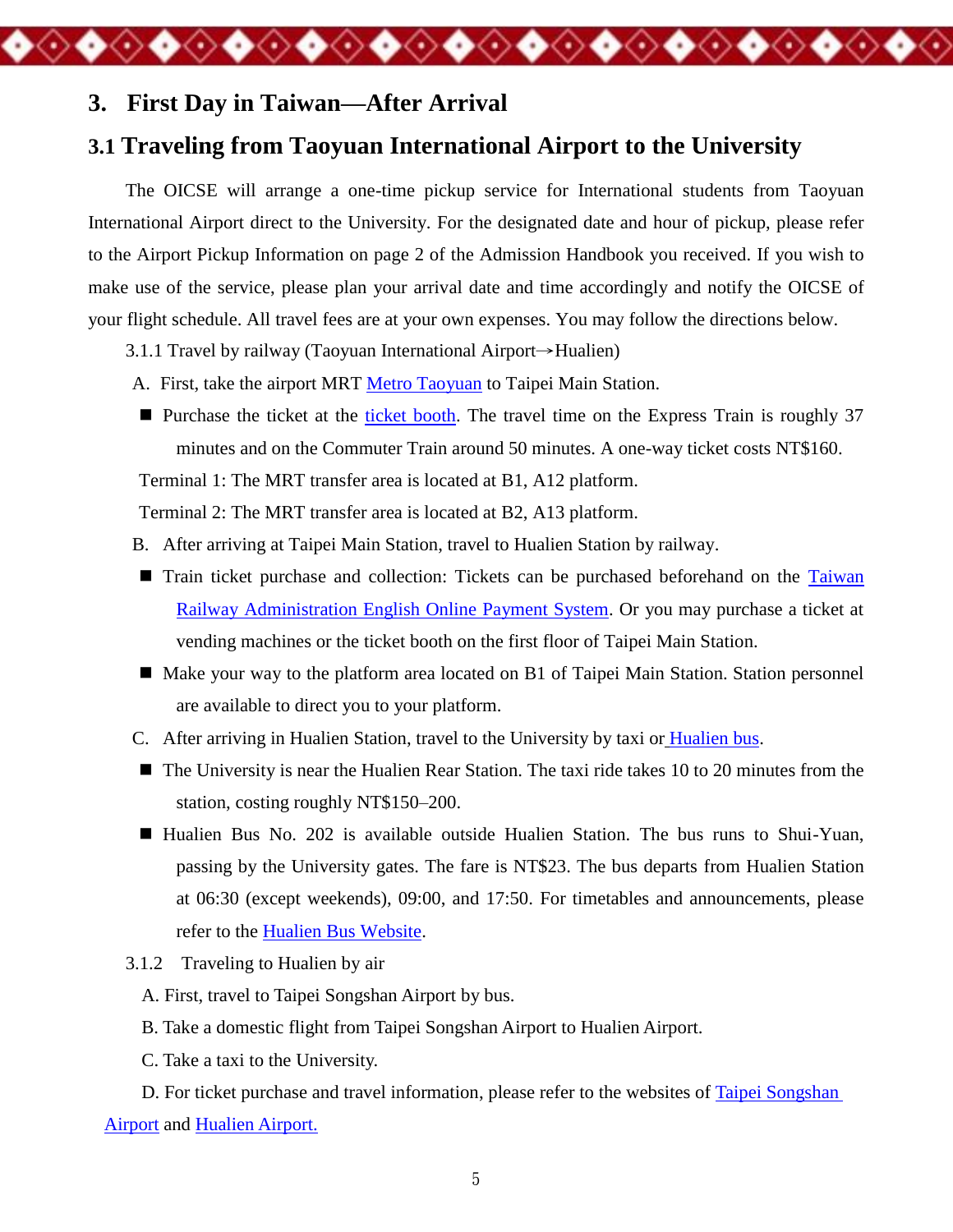## **3.2 Mobile Phone Services and Prepaid SIM Cards**

3.2.1 **It's highly recommended that you apply for a student plan at Taoyuan International Airport. Present your passport and the letter of admission to any of onsite mobile phone service counters where pre-paid SIM cards are available for purchase.** Those under 20 can use the authentication from the University in application for a prepaid card instead of obtaining a consent from a legal representative. For the info on the phone companies at Taoyuan Airport, see the [website.](https://www.taoyuan-airport.com/english/store3_1/1106)

**◆◇◆◇◆◇◆◇◆◇◆◇◆◇◆◇◆◇◆◇** 

3.2.2 Otherwise you would need a Taiwanese citizen as a guarantor should you decide to sign up for a student plan later at a phone company. You may check the Internet for more information.

| <b>Phone Companies</b> | <b>Contact Information</b> |                                                         |
|------------------------|----------------------------|---------------------------------------------------------|
|                        |                            | Chunghwa Telecom 0800-080-090 http://www.cht.com.tw/en/ |
| Taiwan Mobile          |                            | 0809-000-852 https://english.taiwanmobile.com/          |
| <b>FarEasTone</b>      | 0800-035-550               | https://www.fetnet.net/cs/Satellite/eCorporate/ecoHome  |

## **4. Campus Life**

### **4.1 Rainwear and Schoolwear**

Hualien is hot and humid in summer with abundant rainfall while it may be go down 10 degrees in winter. The average temperature is 23.5°C. It should also be noted that the prevalence of strong typhoons' wind gusts during July and August occasionally causes flooding. Therefore, special attention should be given to the weather reports regarding an imminent typhoon. People should remain indoors and be prepared for the typhoon.

#### 4.1.1 **Insect repellent and personal medication**

Mosquitoes are most prevalent between May and August. Mosquito bites may cause swelling and itching, or may trigger allergic reactions on the skin. Thus, it is strongly advised to wear a long-sleeved shirt and long pants to reduce skin exposure to the mosquitoes. Insect repellent can also be applied to exposed skin to repel mosquitoes for a period of time.

#### 4.1.2 **Occasional earthquakes**

Among the Milun, Rueyshui, and Yuli Faults, the Milun Fault cuts directly through Hualien City. The city also borders the north section of the Haian Range Fault. Therefore, small-scale earthquakes frequently occur in and near the area. Students are urged to attend the earthquake response seminars arranged by the school to learn about earthquake safety and alleviate the worry of uncertainty.

#### 4.1.3 **Dress code: uniform and undyed hair**

In accordance with the University Act to regulate students' dress etiquette and conduct, the University aims to gradually shape students' habits, tidiness, and cleanliness and foster a natural,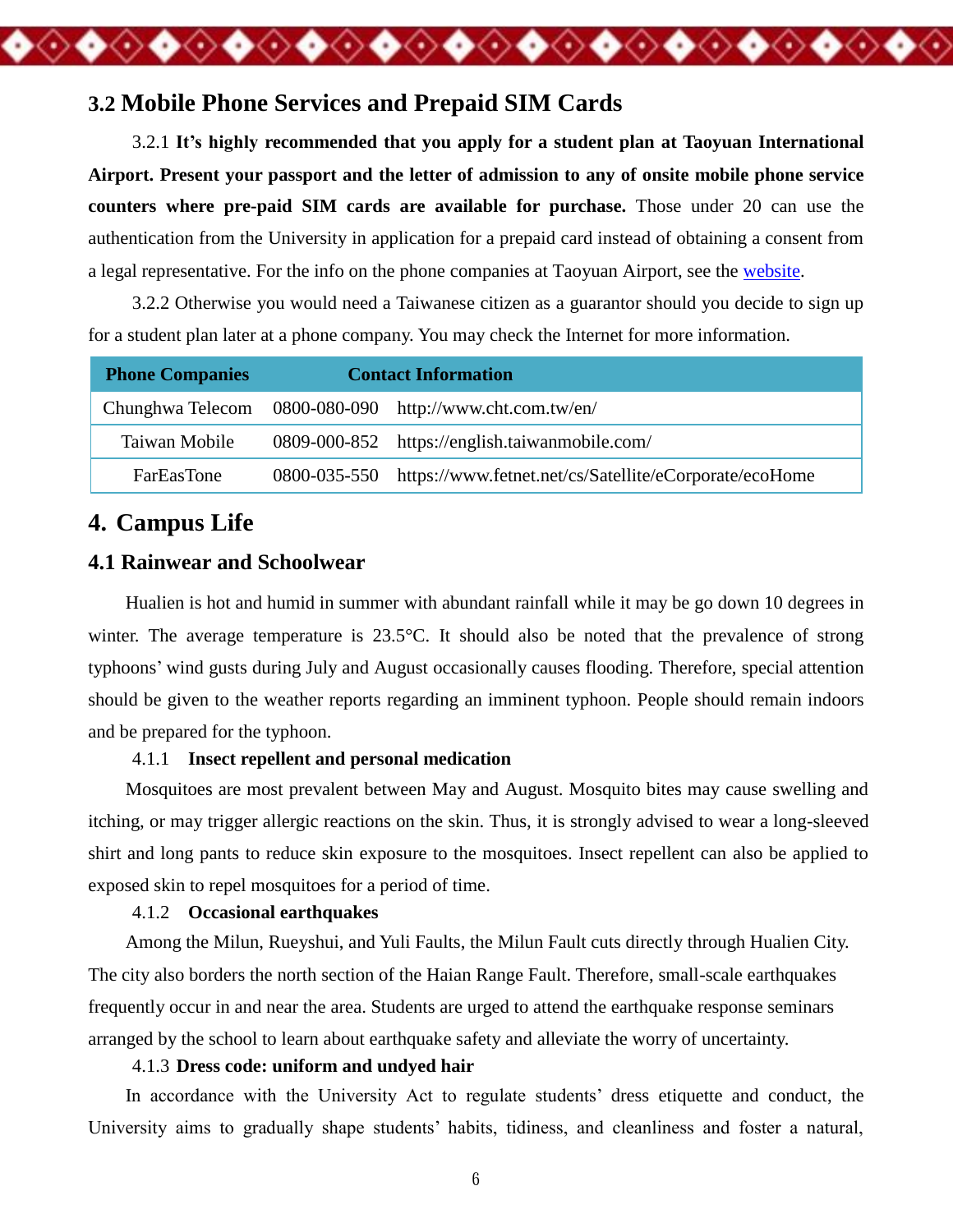simple, proper, and refreshing character from the outside inward. On this account, the school subsidizes each newly-admitted student 50% of their uniform expenses; students on government scholarships are fully subsidized. The Act stipulates that students shall not dye their hair to ensure student health and prevent harm that may derive from hair-dyeing. However, these regulations do not apply to perming, straightening, or hairstyles so as to provide students with a degree of freedom and allow them to exercise their aesthetic values. Students are required to wear uniforms during school hours on campus. Casual wear may be worn outside school hours. The University also provides high-quality secondhand school and sports uniforms. The shopping district around Hualien Station offers various stores for purchasing clothing.

◆◇◆◇◆◇◆◇◆◇◆◇◆◇◆

#### 4.1.4 **Meals**

The University encourages vegetarianism, and thus only vegetarian meals are served on campus. Breakfast meals cost NT\$25, and lunch/dinner meals are NT\$33. A small market and numerous conveniences stores also operate on Jianguo Road.

#### 4.1.5 **Accommodation**

The University offers furnished accommodation in the price ranges of NT\$5,500 to NT\$6,500 per semester. Please refer to the Students Assistance Division Introduction [Website](http://dad.tcust.edu.tw/files/11-1005-125-1.php) for details, or the rent house search [website](http://house.nfu.edu.tw/english/TCUST) for off-campus housing.

#### 4.1.6 **Means of Transport**

- A. Cycling: International students may freely participate in the secondhand bicycle auctions to purchase a used bicycle as a means of transport in the university vicinity.
- B. Applicants for a Taiwanese driver's examination must present their passport and ARC.
- C. License exchanges & foreign licenses
- Foreign license holders who wish to change into a Taiwanese driver's license should check their eligibility with the local motor vehicle office.
- Holders of valid international license from [reciprocal countries](https://www.thb.gov.tw/page?node=408d4b33-d248-46ed-8c2b-9066595af0f4) are permitted to legally drive in Taiwan for 30 days in accordance with relevant road traffic safety regulations. Those intending to stay in Taiwan for 30 days or more should apply at the local motor vehicle office for a driving permit.

#### 4.1.7 **Returning Home During Summer and Winter Vacation**

International students who are to travel overseas during vacations shall notify the OICSE General Services Division and inspect your travel documents.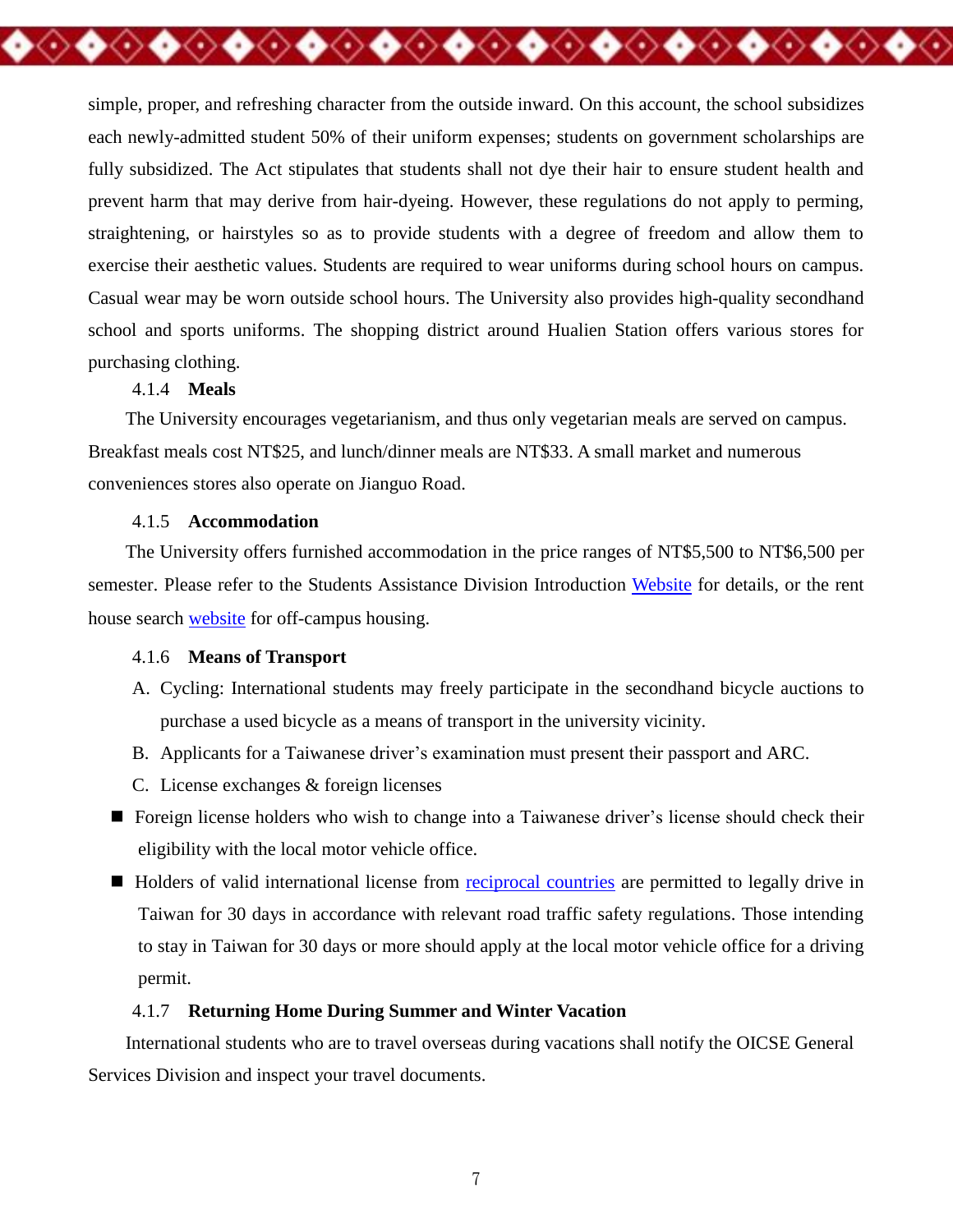### **4.2 Things to Do After Arriving at School**

4.2.1 Alien Residence Certificate (ARC) Application, Extension, and Exit-Entry Permit for Students from China

◈◆◈◆◈◆◈◆◈◆◈◆◈◆◈◆◈◆◈◆◈◆◈◆

Foreign students who are eligible to study in Taiwan must apply for a relevant visa in their country before attending school in Taiwan. Once entering Taiwan, students shall apply for a long-term ARC within 15 days of arrival with a valid resident visa. For more information on regulations and procedures governing application, please refer to the [website](http://ib.tcust.edu.tw/files/11-1034-3229-1.php) and the [admission handbook.](http://ib.tcust.edu.tw/ezfiles/34/1034/img/1373/972023325.pdf)

#### 4.2.2 Savings and Banking

Foreign nationals under the age of 20 can freely open an account at Chunghwa Post Office though other bank accounts in Taiwan require a minor to present a consent form from a legal representative, attested by an overseas Taiwanese offices. At the age of 20 or more, you can visit any banks and Chunghwa Post Office to open accounts, apply for an ATM card, and even a credit card as long as you have a guarantor and complied with the financial audit criteria of the bank.

The University collaborates with the Hualien 2nd Credit Cooperative to offer on-site banking services every Tuesday and Friday from 15:00 to 15:30 pm at the Accounting Office, assisted by the commissioner. An ATM is available in the dormitory area. The nearest banking service is the post office, approximately 15 min on foot. Interbank withdrawals or transfers may incur a service fee depending on the bank account provider. To open a bank account, the student must personally present a valid passport, ARC, Student ID card, a corresponding name chop, and cash (Minimum unit of NT \$100 in Chunghwa Postal and Hualien 2nd Credit Cooperative; NT\$1,000 in other banks).

Most banks offer foreign currency exchange services at reasonable rates. The post office sells foreign currencies in US dollars, Hong Kong dollars, euros, Japanese yen, and RenMinBi Yuan. Or you may visit other nearby banks.

- **[Post Office](https://www.post.gov.tw/post/internet/U_english/index.jsp?ID=24020901&page_type=3&prsb_no=009121-6)** No. 35, Sec. 1, Ji-an Rd., Yong-an Village, Ji-an Township, Hualien (03) 856-8217
- **[Hualien 2nd Credit Cooperative](http://www.hl2c.com.tw/)** No.739, Jhongshan Rd., Hualien (03) 857-3661
- **Taiwan Cooperative Bank** No.371, Jhongshan Rd., Hualien (03) 835-0151
- **CTBC Bank** No.376, Jhongshan Rd., Hualien (03) 834-0566
- **Mega International Commercial Bank** No.26, Kung-yuan Rd., Hualien (03) 835-0191
- **Bank Of Taiwan** No.281, Linsen Rd., Hualien (03) 836-1163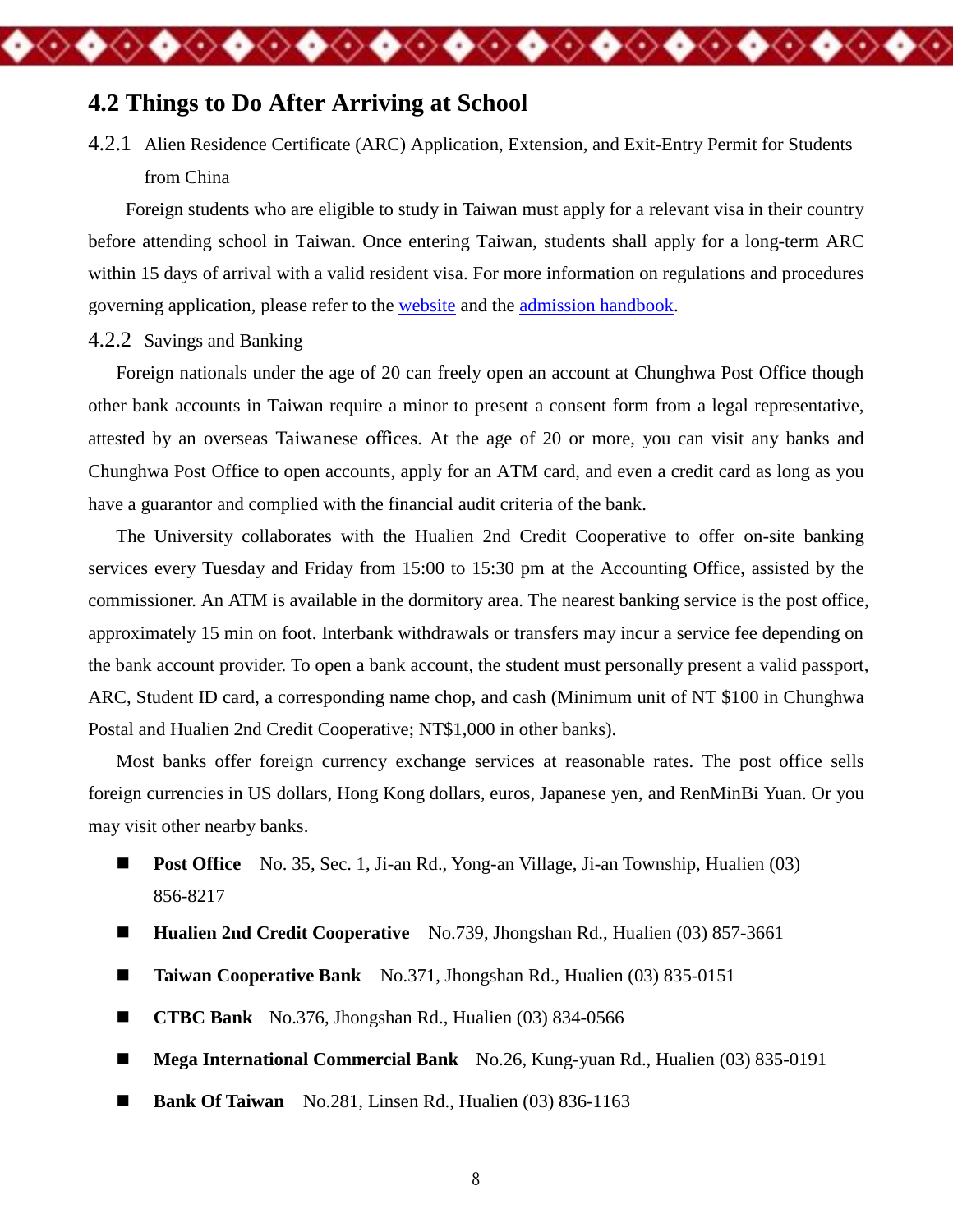## **4.3 Insurance & the National Health Insurance (NHI)**

The Article 22 of the "Regulations Regarding International Students Undertaking Studies in Taiwan" requires that foreign students produce proof of at least six-month-long valid health insurance coverage with the certificate verified by an overseas Taiwanese offices before enrollment. Thus, foreign students who fail to present proof and haven't joined the National Health Insurance (NHI) are requested to join the Cathay medical insurance policy for international students. The six months premium is NTD3,000.

◆◇◆◇◆◇◆◇◆◇◆◇◆◇◆◇◆◇◆◇◆◇◆

In accordance with Article 1 and Article 9 of the NHI Act and Article 8 Paragraph 1 and Article 24 Paragraph 3 of the Enforcement Rules of the NHI Act, international students holding a valid ARC must join NHI on their behalf through the university or the local district office after staying for six consecutive months or having exited Taiwan once for fewer than 30 days with the actual period of stay amounting to six months after the number of days that he or she has been away from Taiwan is deducted. The NHI is mandatory with a monthly premium of NT\$749. Whoever qualifies for the NHI plan must join in or is subject to a fine of NT\$3,000 to NT\$15,000. Moreover, the overdue premiums starting from the date he or she should have been insured will be imposed and must be paid in full and in time. For further information, please refer to the [website.](http://ib.tcust.edu.tw/ezfiles/34/1034/img/1373/464799476.pdf)

### **4.4 Work Permits**

International students that wish to work in Taiwan (both on- and off-campus) are required to apply for a work permit. **Students who are employed without a valid work permit are subject to a fine between NT\$30,000 to NT\$150,000.** Currently, work permits are not granted to Mainland China students and junior-college students in their first three years.

4.4.1 Documents available in Electronic Forms for Work Permit Application

- **A.** Student ID card
- **B.** Valid passport
- **C.** ARC
- **D.** Original copy of postal remittance receipt for processing fee (NT\$100 per applicant) Applicants shall transfer the payment to the following details.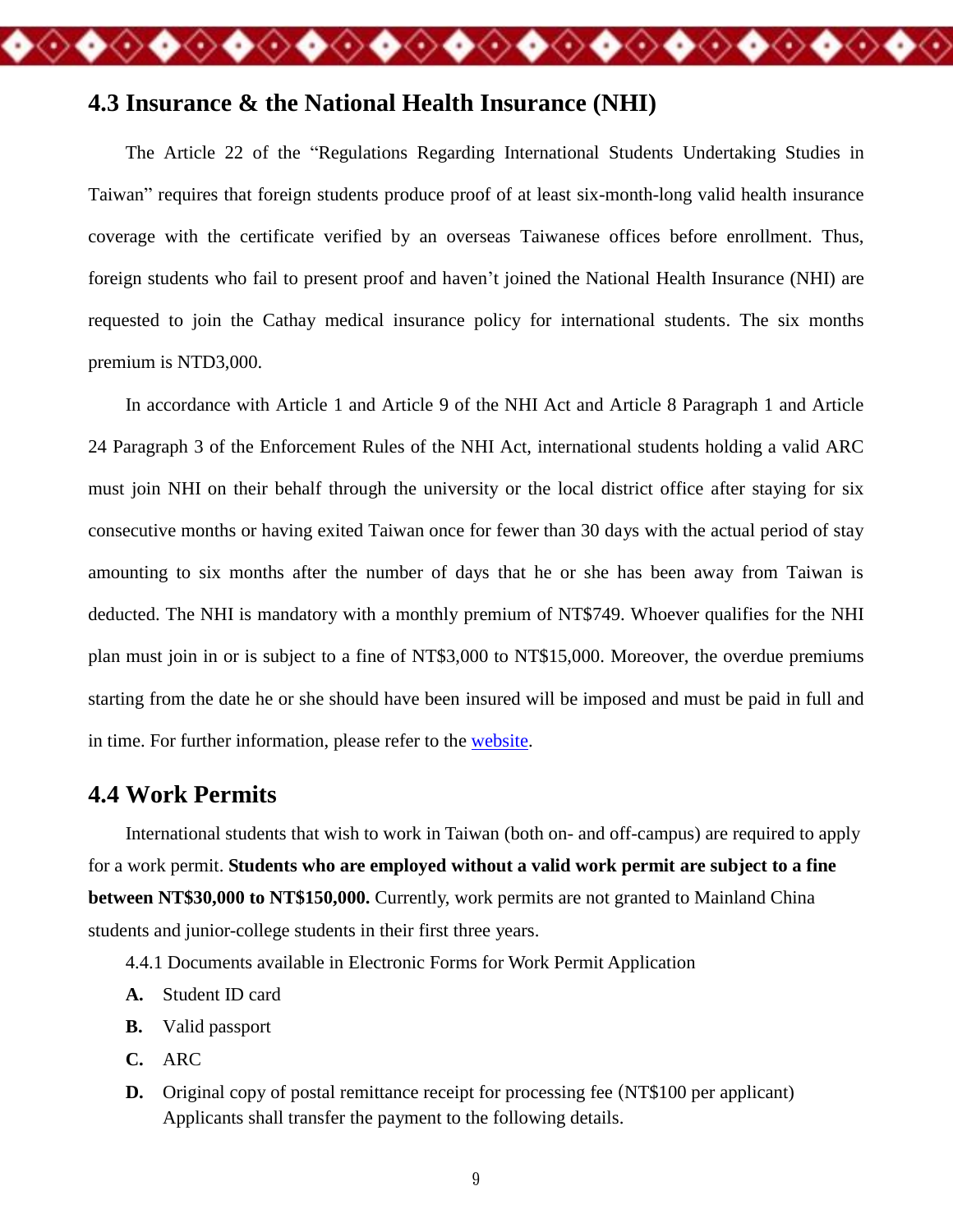Account name: 行政院勞工委員會職業訓練局聘僱許可收費專戶

Account number: 19058848

◆◇◆◇◆◇◆◇◆◇◆◇◆◇

Alternatively, applicants can visit the Workforce Development Agency and pay the processing fee directly at the counter. Download [deposit slip.](http://ib.tcust.edu.tw/ezfiles/34/1034/img/1373/489206029.jpg)

- **E.** [Consent Form](http://ib.tcust.edu.tw/ezfiles/34/1034/img/1373/100096977.pdf)
- **F.** [Manual](http://ib.tcust.edu.tw/ezfiles/34/1034/img/1373/186681779.pdf) for online application

4.4.2 Laws and Regulations: Validity Period, Penalties, and Work Visa Termination

- **Foreign students studying in Taiwan must satisfy the international student criteria stipulated in** the International Students Undertaking Studies in Taiwan.
- In accordance with "Regulations on the Permission and Administration of the Employment of Foreign Workers," international students must officially enroll in a school for 2 semesters or a language institute for 1 year to be eligible for a work permit.
- The maximum valid period for the work permit is 6 months. Work permits applied for in the first semester are valid until the March 31 in the following year. Work permits applied for in the second semester are valid until the September 30 of the same year.
- Excluding summer and winter vacations, work permit holders may only engage in a maximum of 20 hours of work per week.
- When failing to comply with the preceding item, the work permit shall be terminated by the Workforce Development Agency in accordance with the regulations stipulated in the Employment Service Act.
- Students who are employed without a valid work permit shall be subject to a fine between NT\$30,000 to NT\$150,000 in accordance with the regulations stipulated in the Employment Service Act.
- Students with valid work permits after suspension or withdrawal from the University must return their permits to the Student Assistance Division.

Please refer to the [Workforce Development Agency of the Ministry of Labor](https://ezworktaiwan.wda.gov.tw/en/) for further information.

## **5. Internal and External Contacts** University Switchboard: 03-857-2158

◆◇◆◇◆◇◆◇◆◇

# **5.1 THE OFFICE OF STUDENT AFFAIRS**

| Service Items              | Service Window             | Location                     |  |
|----------------------------|----------------------------|------------------------------|--|
| <b>Orientation Affairs</b> | <b>Students Assistance</b> | Chu-Tsu Hall 1 <sup>st</sup> |  |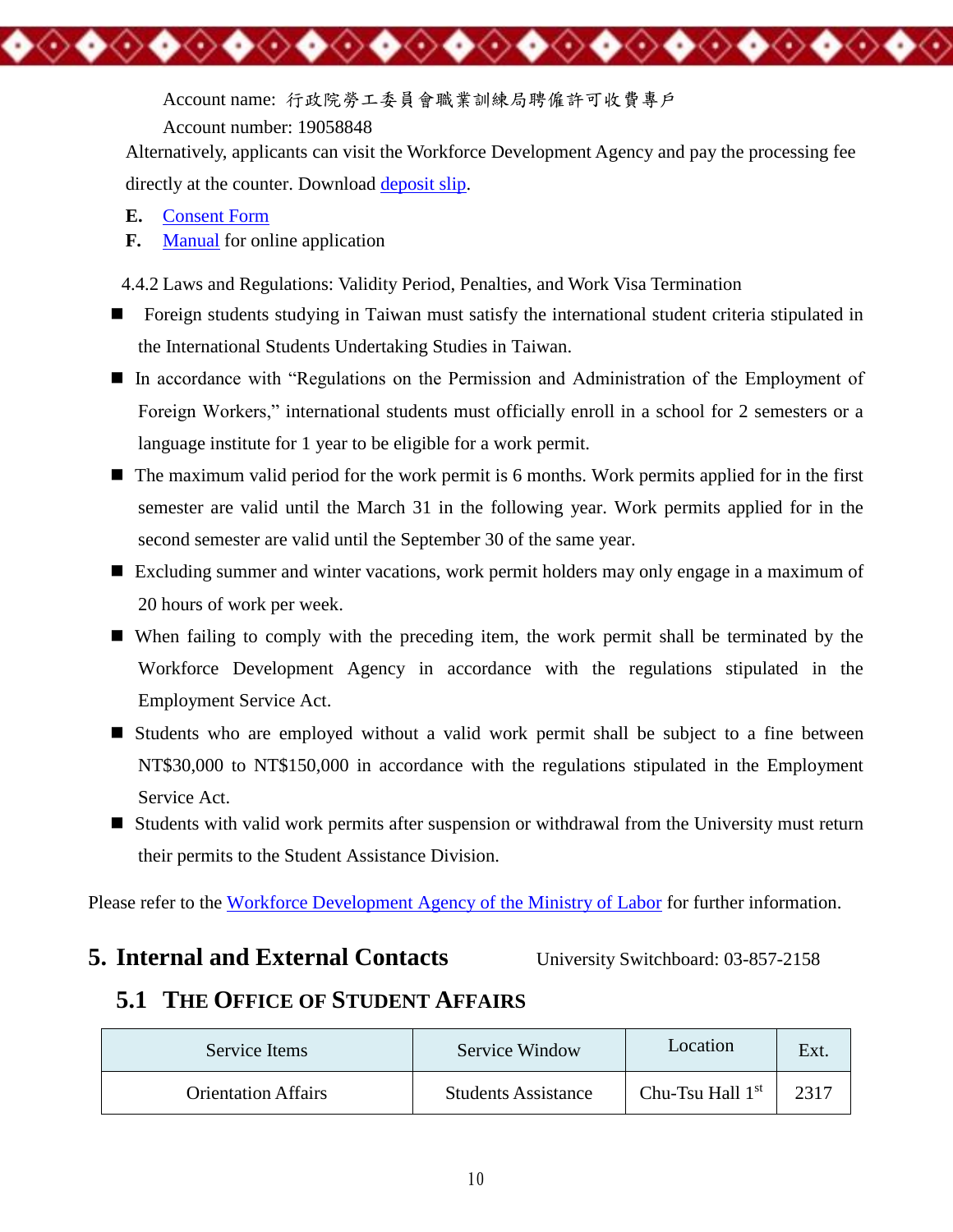| On-campus part-time work application                                                                                                                           | <b>Division</b>                                          | Floor $(E104)$                                 | 2490         |
|----------------------------------------------------------------------------------------------------------------------------------------------------------------|----------------------------------------------------------|------------------------------------------------|--------------|
| Absence and conduct affairs                                                                                                                                    |                                                          |                                                |              |
| Students parking permit application                                                                                                                            |                                                          |                                                |              |
| <b>Accommodation affairs</b>                                                                                                                                   |                                                          |                                                |              |
| Leave of absence application                                                                                                                                   |                                                          |                                                |              |
| Club activity affairs                                                                                                                                          |                                                          |                                                | 2342         |
| Scholarship and grant application                                                                                                                              | <b>Extracurricular Activities</b>                        | Chu-Tsu Hall 1st<br>Floor $(E103)$             | 2396         |
| Volunteer work management                                                                                                                                      | Division                                                 |                                                | 2397         |
| Sports equipment rental                                                                                                                                        | <b>General Education Center</b><br><b>Sports Section</b> | Chu-Tsu Hall 1 <sup>st</sup><br>Floor $(E102)$ | 2356         |
| On-campus medical assistance<br>*A general practitioner provides medical<br>services on specific mornings. Students may<br>book an appointment free of charge. | <b>Healthcare Center</b>                                 | Chu-Tsu Hall 1st<br>Floor $(A104)$             | 2313<br>2362 |
| Student sexual abuse, sexual<br>harassment, and sexual discrimination<br>reporting                                                                             | <b>Office of Student Affairs</b>                         | Chu-Tsu Hall 1st<br>Floor $(E104)$             | 2489         |
| Student dispute services                                                                                                                                       | <b>Student Counseling</b><br>Center                      | Chu-Hwei Hall<br>$1st$ Floor (A114)            | 2132         |

◆◇◆◇◆◇◆◇◆◇◆◇◆◇◆◇◆◇◆◇◆◇◆◇◆

# **5.2 OFFICE OF ACADEMIC AFFAIRS**

| Service Items                                                                           | Service Window                                     | Location           | Ext. |
|-----------------------------------------------------------------------------------------|----------------------------------------------------|--------------------|------|
| Transcript application                                                                  | <b>Registration Division</b><br>*NT\$10/transcript |                    |      |
| Student ID replacement                                                                  |                                                    | Chu-Hwei Hall      | 2318 |
| *Log onto the Student Information System and<br>upload relevant documents. Download the | <b>Registration Division</b>                       | $1st$ Floor (A111) | 2366 |
| required forms to be signed by a parent or                                              |                                                    |                    |      |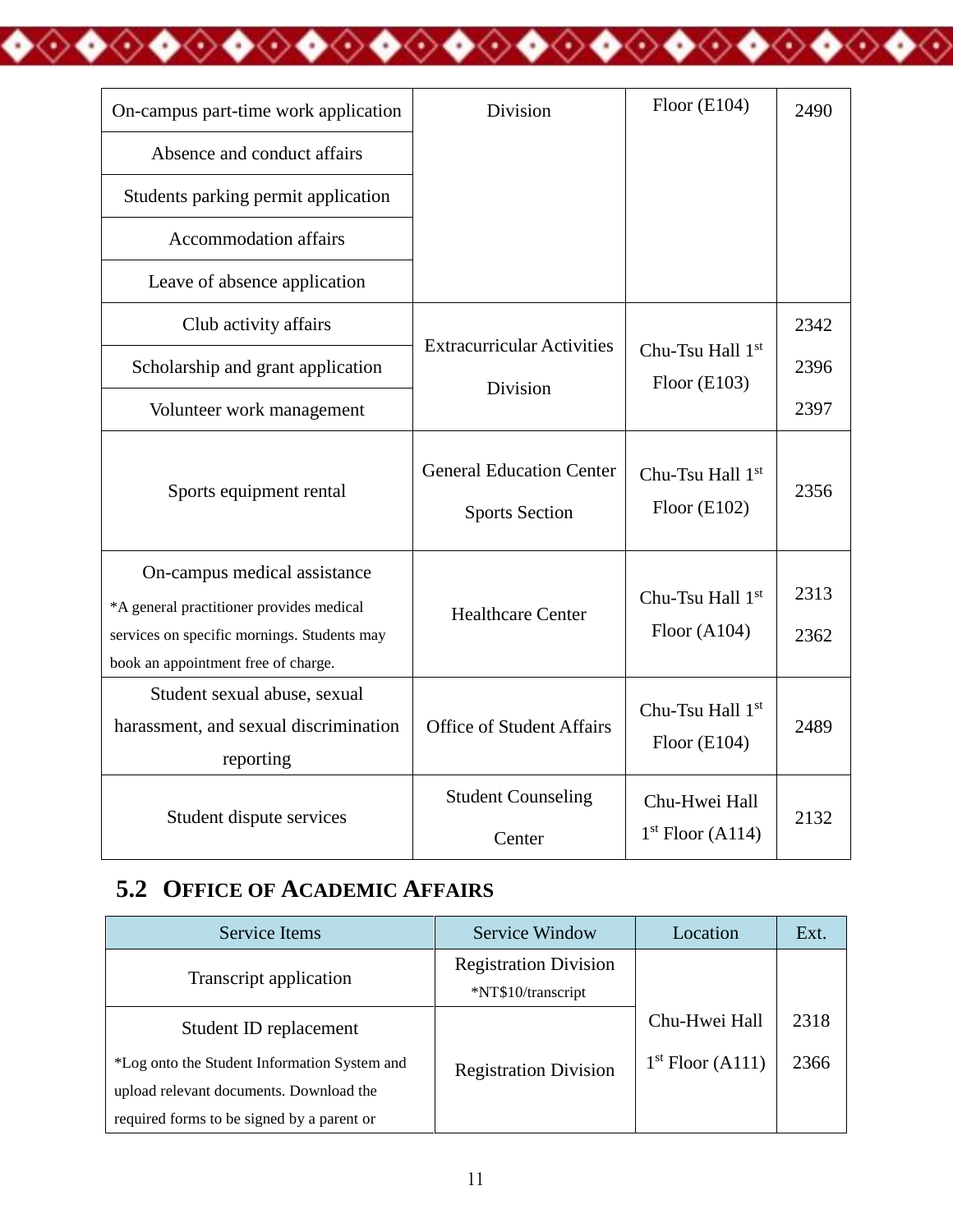| guardian. Pay a processing fee of NT\$100 to the |                              |                    |      |
|--------------------------------------------------|------------------------------|--------------------|------|
| Office of Accounting and complete the            |                              |                    |      |
| application at the Registration Division.        |                              |                    |      |
| Suspension, reinstatement, and                   |                              |                    |      |
| withdrawal application                           | <b>Registration Division</b> |                    |      |
| Course selection, course addition or             |                              | Chu-Hwei Hall      | 2432 |
| withdrawal, and mid-term course                  | <b>Curriculum Division</b>   |                    |      |
| withdrawal                                       |                              | $1st$ Floor (A111) | 2461 |

◆◇◆◇◆◇◆◇◆◇◆◇◆◇◆◇◆◇◆◇◆◇◆◇◆

## **5.3 OTHER OFFICES**

| <b>Service Items</b>                                                                                                                                                                                                                        | <b>Service Window</b>                                                                              | Location                                                 | Ext. |
|---------------------------------------------------------------------------------------------------------------------------------------------------------------------------------------------------------------------------------------------|----------------------------------------------------------------------------------------------------|----------------------------------------------------------|------|
| Exit-entry permit or visa info, airport<br>pick-up service for international<br>students, alien resident<br>certificate(ARC), work permit, Health<br>Insurance, National Health Insurance,<br>emergency international contact               | Office of International and<br><b>Cross-Strait Education--</b><br><b>General Services Division</b> | Chu-Hwei<br>Hall 4 <sup>st</sup> Floor<br>$(A406-1)$     | 2221 |
| Tuition fee payment<br>E-coupon recharge<br>*Recharge services available on Tuesdays and<br>Fridays. A minimum of NT\$500 must be<br>recharged at one time.                                                                                 | Office of Accounting                                                                               | Gan-En Hall<br>$1st$ Floor<br>(D102)                     | 2322 |
| Online research, assignment and report<br>processing, printing<br>*Open between 8:10 and 21:00 on weekdays;<br>operating hours for weekends and vacations<br>shall be announced.<br>*Students are given 100 print credits each<br>semester. | Computer Room/Library                                                                              | Shan-Chieh<br>Hall 1 <sup>st</sup> Floor<br>(C103; C104) | 2276 |

# **5.4 DEPARTMENTS AND OTHERS**

5.4.1 Extensions for Academic Departments

| Department<br>Ext |  |
|-------------------|--|
|-------------------|--|